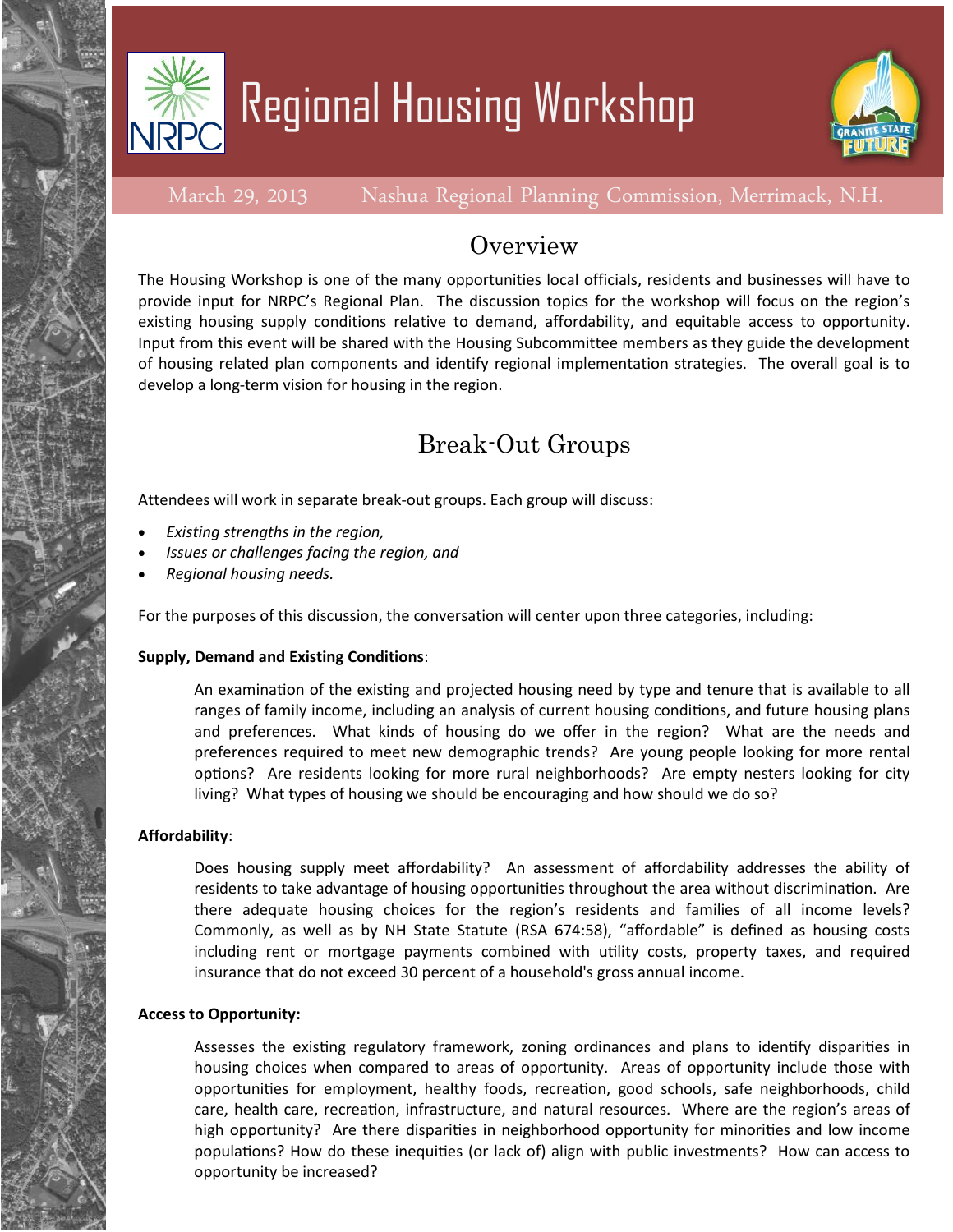Housing Affordabilit



## What is Affordable?

*"Affordability" can be a relative term. But in these maps, it refers to the ability of a household of four people which earns 80% of the area's Median Family Income to spend no more than 30% of its income on gross housing costs. For most of the Nashua Region, 80% of median family income is \$75,200, as calculated by the Department of Housing and Urban Development. Spending no more than 30% of this means that housing must cost no more than \$22,500 per year to be affordable. "Gross housing costs" includes expenses like utilities.*

## **Renter Affordability**

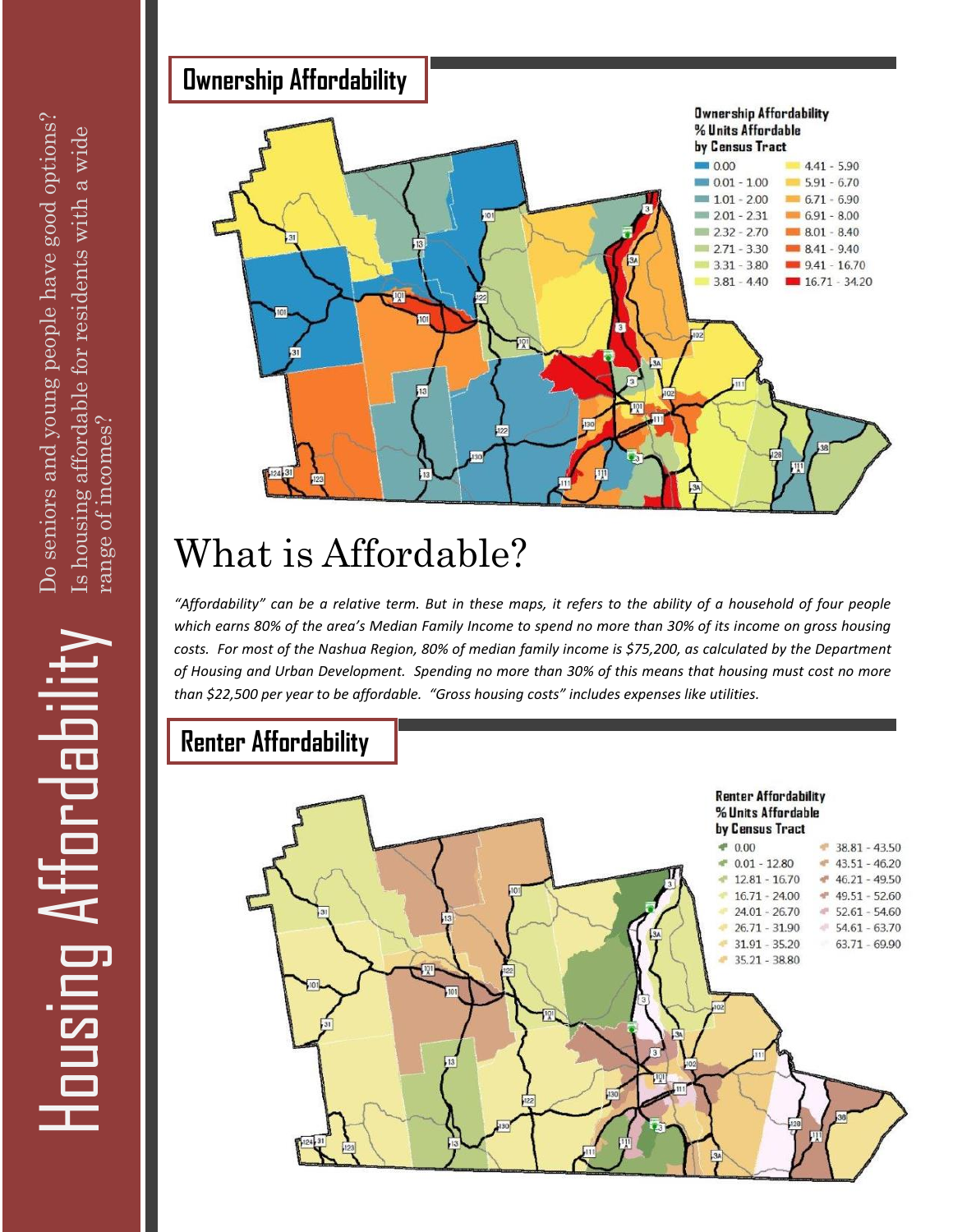

### **Existing and Forecasted Conditions**

## A Changing Population

*Demographic trends indicate that New Hampshire is one of the fastest aging states in the nation. This presents both opportunities and challenges for the region. Is housing in the region sufficient to meet the needs of seniors? Should the region do more to attract and retain young people?* 





 ${\rm future}$  needs? Is housing convenient to employment centers?<br>Does our existing housing stock meet current and<br>future needs?  $\left\lceil \text{s} \right\rceil$  housing convenient to employment centers? Does our existing housing stock meet current and